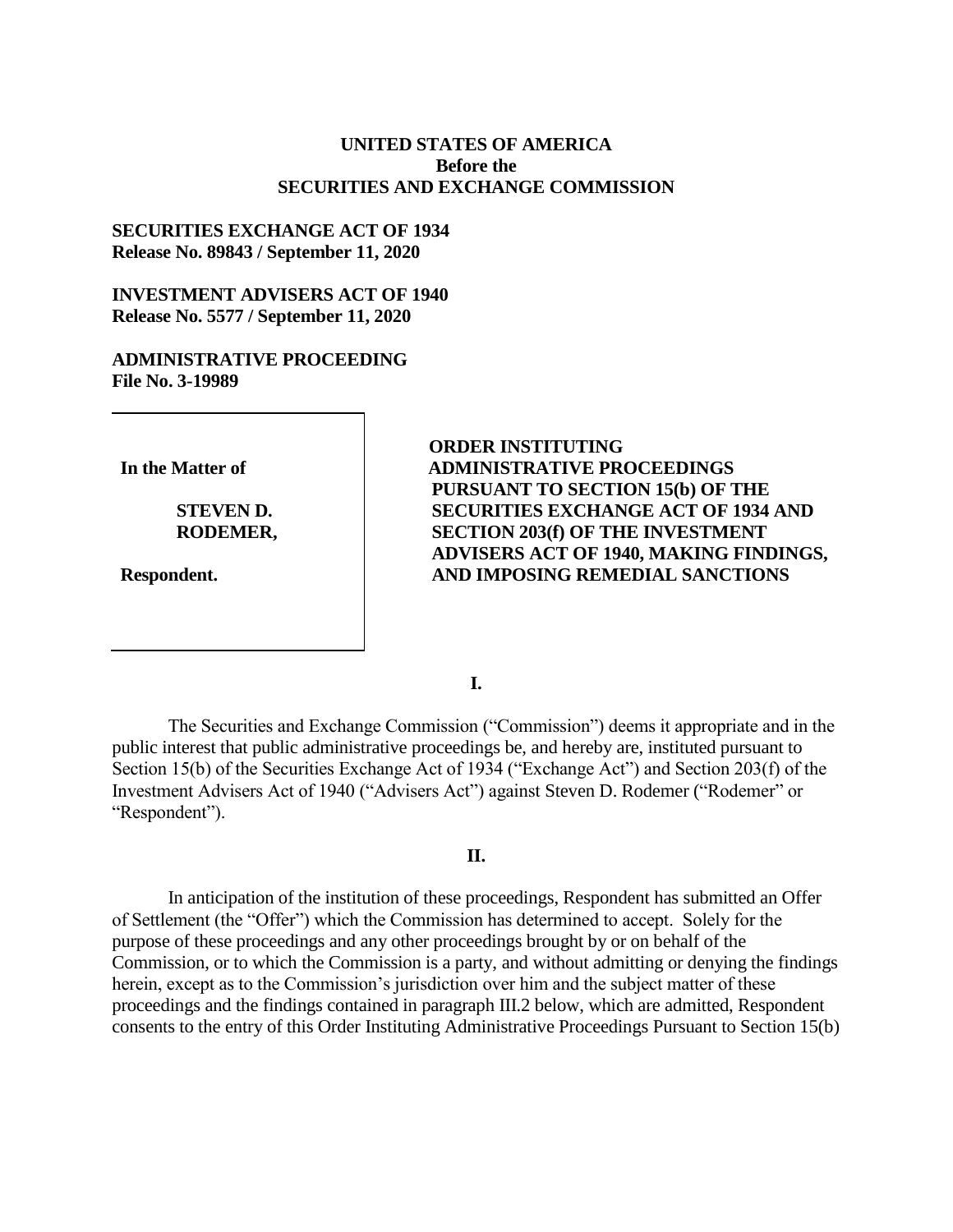of the Securities Exchange Act of 1934 and Section 203(f) of the Investment Advisers Act of 1940, Making Findings, and Imposing Remedial Sactions (the "Order"), as set forth below.

#### **III.**

On the basis of this Order and Respondent's Offer, the Commission finds that:

1. Rodemer, age 68, is a resident of Colorado Springs, Colorado. From November 2011 to January 2020, Rodemer was a registered representative and an investment adviser representative with a dually-registered broker-dealer and investment adviser. Rodemer is not currently associated with a registered broker-dealer or investment adviser, and consented to a bar from associating with any FINRA member in any capacity on March 26, 2020.

2. On September 9, 2020, a final judgment was entered by consent against Rodemer, permanently enjoining him from future violations of Sections 206(1) and 206(2) of the Advisers Act, in the civil action entitled Securities and Exchange Commission v. Steven D. Rodemer, Civil Action Number 1:20-cv-02687, in the United States District Court for the District of Colorado.

3. The Commission's complaint alleged that Rodemer misappropriated a total of \$451,889 from 2012 to 2019 while authorized as a power of attorney and serving as an investment adviser to an elderly client, outside of his employment at dually-registered broker-dealers and investment advisers. Rodemer used his position of trust to write checks to himself from the client's brokerage and bank accounts, charge personal expenses on the client's debit/credit card tied to the brokerage account, and withdraw cash from the brokerage account through ATM transactions. Rodemer used the money to make improvements on his second home and invest in an undisclosed brokerage account in his wife's name, among other things.

#### **IV.**

In view of the foregoing, the Commission deems it appropriate and in the public interest to impose the sanctions agreed to in Respondent Rodemer's Offer.

Accordingly, it is hereby ORDERED pursuant to Section 15(b)(6) of the Exchange Act, and Section 203(f) of the Advisers Act, that Respondent Rodemer be, and hereby is barred from association with any broker, dealer, investment adviser, municipal securities dealer, municipal advisor, transfer agent, or nationally recognized statistical rating organization; and

Pursuant to Section 15(b)(6) of the Exchange Act, Respondent Rodemer be, and hereby is barred from participating in any offering of a penny stock, including: acting as a promoter, finder, consultant, agent or other person who engages in activities with a broker, dealer or issuer for purposes of the issuance or trading in any penny stock, or inducing or attempting to induce the purchase or sale of any penny stock.

Any reapplication for association by the Respondent will be subject to the applicable laws and regulations governing the reentry process, and reentry may be conditioned upon a number of factors, including, but not limited to, compliance with the Commission's order and payment of any